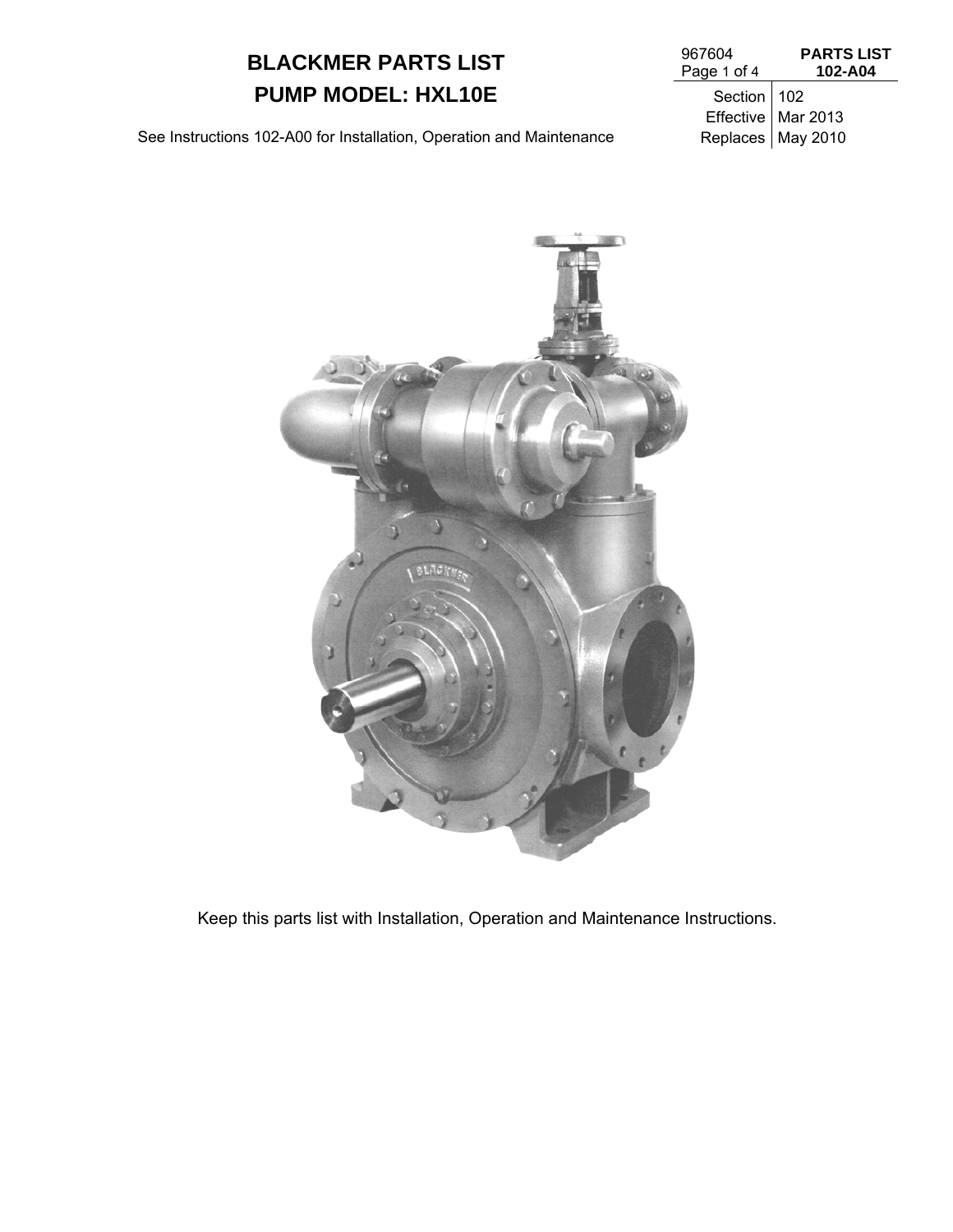

|          |                                              | <b>Parts</b>   |                     |                 |                                     | <b>Parts</b>   |                     |
|----------|----------------------------------------------|----------------|---------------------|-----------------|-------------------------------------|----------------|---------------------|
| Ref. No. | <b>Description</b>                           | per<br>Pump    | Part No. Ref. No.   |                 | <b>Description</b>                  | per<br>Pump    | Part No.            |
| 12       | Casing                                       |                | 017601              | 42B             | Capscrews - Blanking Flange / R/V   | 16             | 920780              |
| 13       | FS Rotor & Shaft (w/ 24A & 24B) <sup>3</sup> |                | $\frac{2}{2}87611$  | 71              | <b>Disc</b>                         | 2              | <sup>2</sup> 067660 |
|          | EC Rotor & Shaft (w/ 24A & 24B) $3$          |                | 287615              | 71A             | Retaining Screw - Disc              | 12             | 920200              |
| 14       | Vane - EC Laminate                           | 6              | 097626              | 71B             | Lockwasher - Disc Retaining Screw   | 12             | 909643              |
|          | Vane - EC Bronze                             |                | 097608              | 72              | O-Ring - Head (FKM) (Std.)          | $\overline{2}$ | <sup>1</sup> 711954 |
| 20       | Head                                         | $\overline{2}$ | 037660              | 72A             | O-Ring - Hub (FKM)                  | $\overline{2}$ | 711953              |
| 20A      | Hub                                          | 2              | 037661              | 73              | Gage Plug                           | $\overline{2}$ | 908235              |
| 21       | Capscrews - Head                             | 32             | 920781              | 73B             | Drain Plug (3/4" NPT)               | 1              | 908223              |
| 21A      | Capscrews - Hub                              | 24             | 920640              | 76              | Grease Fitting                      | 2              | 317815              |
| 24       | Bearing                                      | 2              | 903141              | 76A             | <b>Grease Relief Fitting</b>        | $\overline{2}$ | 701992              |
| 24A      | Locknut - Bearing                            | 2              | 903538              | 77              | Push Rods                           | 3              | 127601              |
| 24B      | Lockwasher - Bearing                         | $\overline{2}$ | 903539              | 104             | Grease Seal                         | 1              | 331905              |
| 26       | Gasket - Bearing Cover                       | $\overline{2}$ | 387652              | 127             | Retaining Screw - Liner             | 4              | 920792              |
| 27       | Bearing Cover - Outboard                     | 1              | 047607              | 127A            | Static Seal - Liner Retaining Screw | 4              | 387605              |
| 27A      | Bearing Cover - Inboard                      |                | 047605              | 149             | Eyebolt                             | 2              | 922601              |
| 28       | Capscrews - Bearing Cover                    | 24             | 920510              | 149A            | Thread Seal - Eyebolt               | $\overline{2}$ | 387604              |
| 29       | Drain Plug                                   | 2              | 908225              | 153Q            | Retaining Screw - Seal              | 4              | 922764              |
| 35       | Key - Shaft                                  |                | 909220              | 153R            | Washer - Seal Retaining Screw       | 4              | 909627              |
| 41       | Liner - Casing                               |                | <sup>2</sup> 187601 | 153S            | Lockwasher - Seal Retaining Screw   | 4              | 909619              |
| 42       | <b>Blanking Flange</b>                       | $1 - 2$        | 657879              |                 | Kit - Maintenance                   |                | 898915              |
| 42A      | Gasket - Blanking Flange / R/V               | $\overline{2}$ | 387511              | $\qquad \qquad$ | Kit - Rebuild                       |                | 899015              |
|          | .                                            |                |                     |                 |                                     |                |                     |

 $1$  Included in Maintenance Kit and Rebuild Kit  $2^2$  $<sup>2</sup>$  Included in Rebuild Kit</sup>

3 Includes Locknuts and Lockwashers, ref. 24A & 24B. FS = Full Size EC = Extra Clearance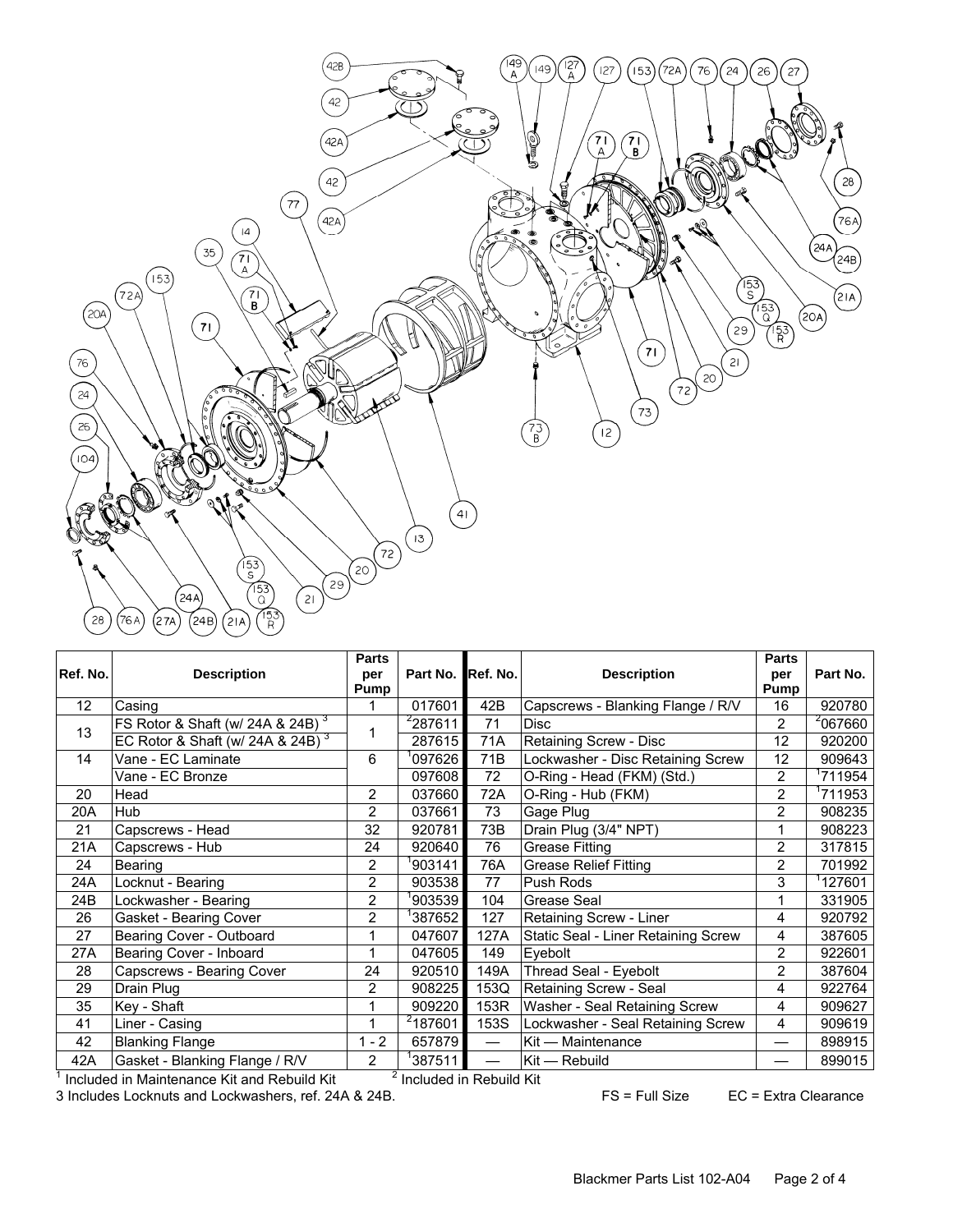

#### **OPTIONAL EXTERNAL RELIEF VALVE <sup>1</sup>**

| Ref.<br>No. | <b>Part Name</b>           | Parts<br>Per<br>Pump | Part No. |
|-------------|----------------------------|----------------------|----------|
| 1           | Cap - Relief Valve (R/V)   |                      | 417710   |
| 2           | Adjusting Screw - R/V      | 1                    | 437205   |
| 3           | Locknut - Adjusting Screw  | 1                    | 436655   |
| 4           | Cover - R/V                | 1                    | 417600   |
| 5           | Capscrews - R/V Cover      | 8                    | 920761   |
| 6           | Body - R/V                 | 1                    | 407600   |
| 7           | Spring Guide - R/V         | 1                    | 427250   |
| 8           | Spring - R/V (51-100 psi)  | 1                    | 477251   |
|             | Spring - R/V (101-150 psi) |                      | $\star$  |
| 9           | Valve - R/V                | 1                    | 457250   |
| 10          | Gasket - R/V Cover         | 1                    | 537250   |
| 47          | R/V Assembly - Complete    |                      |          |
| 88          | Gasket - R/V Cap           | 1                    | 536652   |

\*Use Springs 477250 and 477251 nested together.

### **NOTES:**

**1 Optional External Relief Valve** - relieves pressure back to source or upstream piping.

**2 Optional Internal Relief Valve (typical design)** relieves pressure back to pump inlet.

**3 Optional Relief Valve / Manual Bypass** - Relief valve relieves pressure back to pump inlet; manual bypass valve, in parallel with relief valve, recirculates fluid back to suction to reduce flow and pressure.



# **OPTIONAL INTERNAL RELIEF VALVE <sup>2</sup>**

| <b>Part Name</b>      | <b>Parts</b><br>Per<br>Pump | Part No. |
|-----------------------|-----------------------------|----------|
| Gasket - Flange / R/V | 3                           | 387511   |
| <b>Nut</b>            | 10                          | 922875   |
| Stud                  | 2                           | 921649   |
| Capscrews             | 8                           | 920811   |
| Capscrews             | 14                          | 920780   |
| Elbow Flange          |                             | 908677   |
|                       |                             |          |



#### **OPTIONAL R/V - MANUAL BYPASS VALVE ASSEMBLY 3**

| Ref.<br>No.     | <b>Part Name</b>    | Parts<br>Per<br>Pump | Part No. |
|-----------------|---------------------|----------------------|----------|
| 11              | Gasket - Flange     | 5                    | 387511   |
| 11A             | Gasket - Flange     | 4                    | 386911   |
| 18              | <b>Nut</b>          | 24                   | 922875   |
| 18A             | <b>Nut</b>          | 32                   | 922865   |
| 22A             | Capscrews           | 24                   | 920819   |
| 22B             | Capscrews           | 32                   | 920720   |
| 22C             | Capscrews           | 16                   | 920780   |
| 47A             | Elbow Flange        | 1                    | 908677   |
| 47B             | <b>Reducing Tee</b> | 2                    | 908678   |
| 47 <sub>C</sub> | Elbow               | 2                    | 908676   |
| 47 <sub>D</sub> | Gate Valve          | 1                    | 908067   |